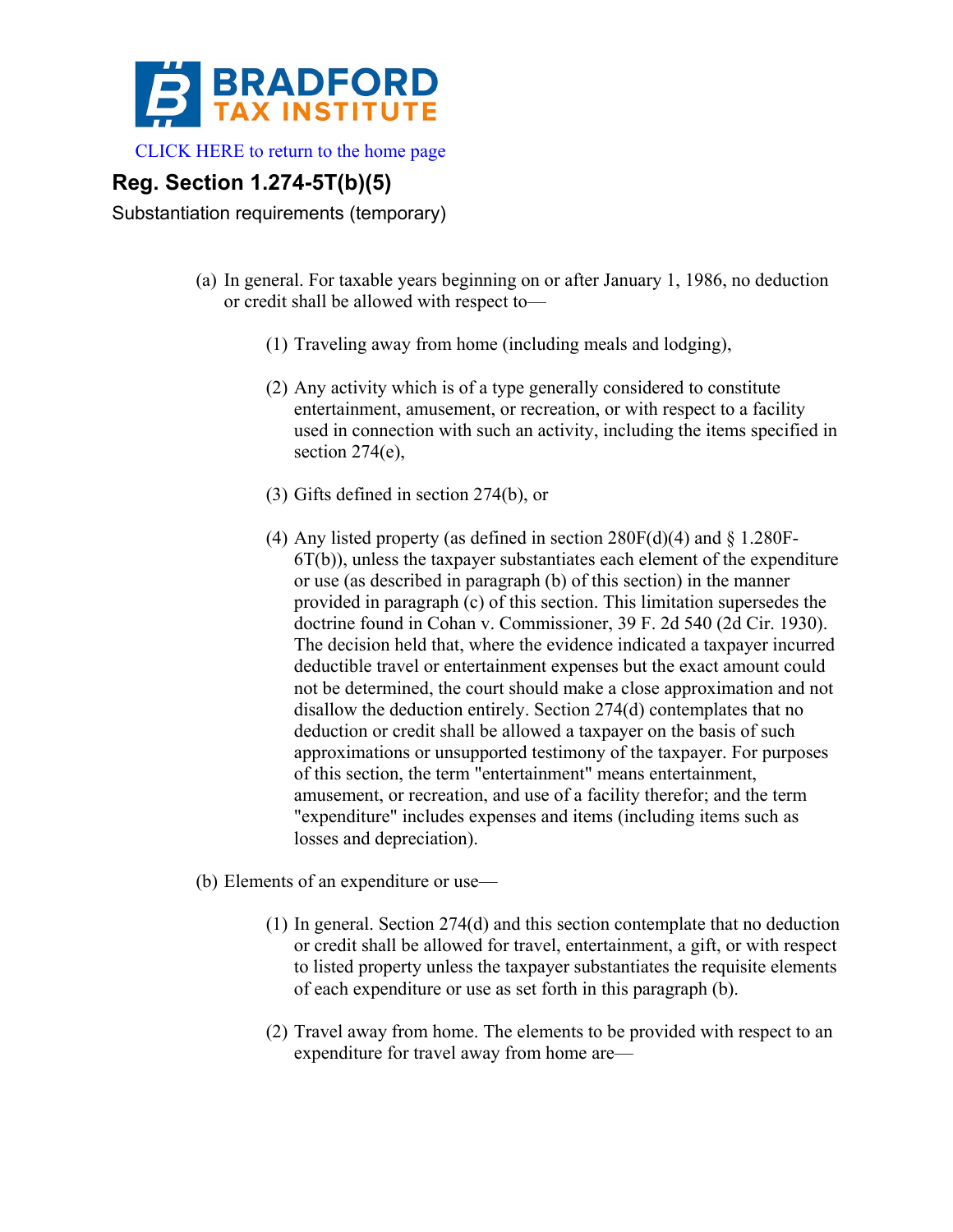- (i) Amount. Amount of each separate expenditure for traveling away from home, such as cost of transportation or lodging, except that the daily cost of the traveler's own breakfast, lunch, and dinner and of expenditures incidental to such travel may be aggregated, if set forth in reasonable categories, such as for meals, for gasoline and oil, and for taxi fares;
- (ii) Time. Dates of departure and return for each trip away from home, and number of days away from home spent on business;
- (iii)Place. Destinations or locality of travel, described by name of city or town or other similar designation; and
- (iv)Business purpose. Business reason for travel or nature of the business benefit derived or expected to be derived as a result of travel.
- (3) Entertainment in general. The elements to be proved with respect to an expenditure for entertainment are—
	- (i) Amount. Amount of each separate expenditure for entertainment, except that such incidental items as taxi fares or telephone calls may be aggregated on a daily basis;
	- (ii) Time. Date of entertainment;
	- (iii)Place. Name, if any, address or location, and destination of type of entertainment, such as dinner or theater, if such information is not apparent from the designation of the place;
	- (iv)Business purpose. Business reason for the entertainment or nature of business benefit derived or expected to be derived as a result of the entertainment and, except in the case of business meals described in section  $274(e)(1)$ , the nature of any business discussion or activity;
	- (v) Business relationship. Occupation or other information relating to the person or persons entertained, including name, title, or other designation, sufficient to establish business relationship to the taxpayer.
- (4) Entertainment directly preceding or following a substantial and bona fide business discussion. If a taxpayer claims a deduction for entertainment directly preceding or following a substantial and bona fide business discussion on the ground that such entertainment was associated with the active conduct of the taxpayer's trade or business, the elements to be proved with respect to such expenditure, in addition to those enumerated in paragraph  $(b)(3)$  (i), (ii), (iii), and (v) of this section are—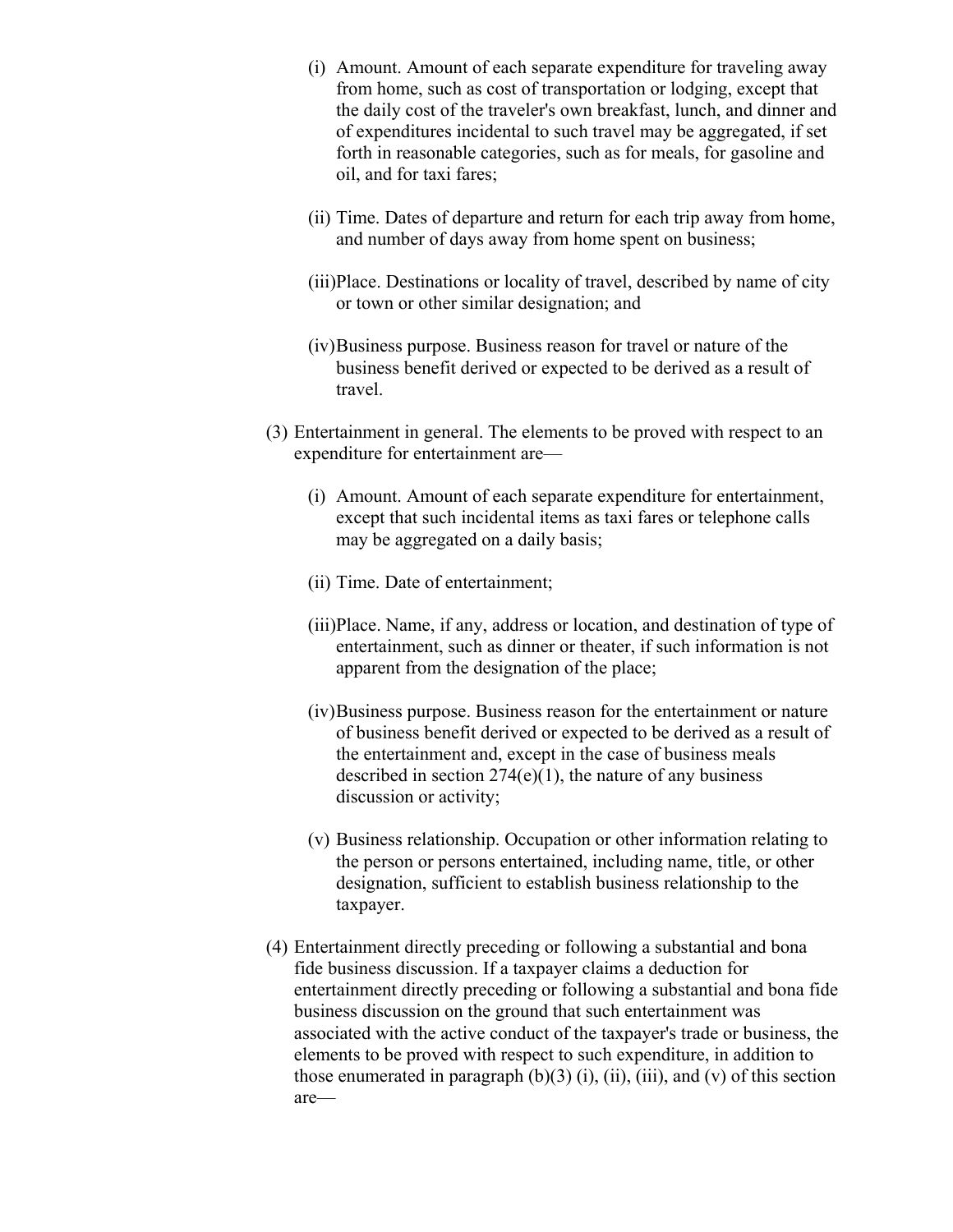- (i) Time. Date and duration of business discussion;
- (ii) Place. Place of business discussion;
- (iii)Business purpose. Nature of business discussion, and business reason for the entertainment or nature of business benefit derived or expected to be derived as the result of the entertainment.
- (iv)Business relationship. Identification of those persons entertained who participated in the business discussion.
- (5) Gifts. The elements to be proved with respect to an expenditure for a gift are—
	- (i) Amount. Cost of the gift to the taxpayer;
	- (ii) Time. Date of the gift;
	- (iii)Description. Description of the gift;
	- (iv)Business purpose. Business reason for the gift or nature of business benefit derived or expected to be derived as a result of the gift; and
	- (v) Business relationship. Occupation or other information relating to the recipient of the gift, including name, title, or other designation, sufficient to establish business relationship to the taxpayer.
- (6) Listed property. The elements to be proved with respect to any listed property are—
	- (i) Amount—
		- (A)Expenditures. The amount of each separate expenditure with respect to an item of listed property, such as the cost of acquisition, the cost of capital improvements, lease payments, the cost of maintenance and repairs, or other expenditures, and
		- (B) Uses. The amount of each business/investment use (as defined in  $\S 1.280F-6T(d)(3)$  and (e)), based on the appropriate measure (i.e., mileage for automobiles and other means of transportation and time for other listed property, unless the Commissioner approves an alternative method), and the total use of the listed property for the taxable period.
	- (ii) Time. Date of the expenditure or use with respect to listed property, and